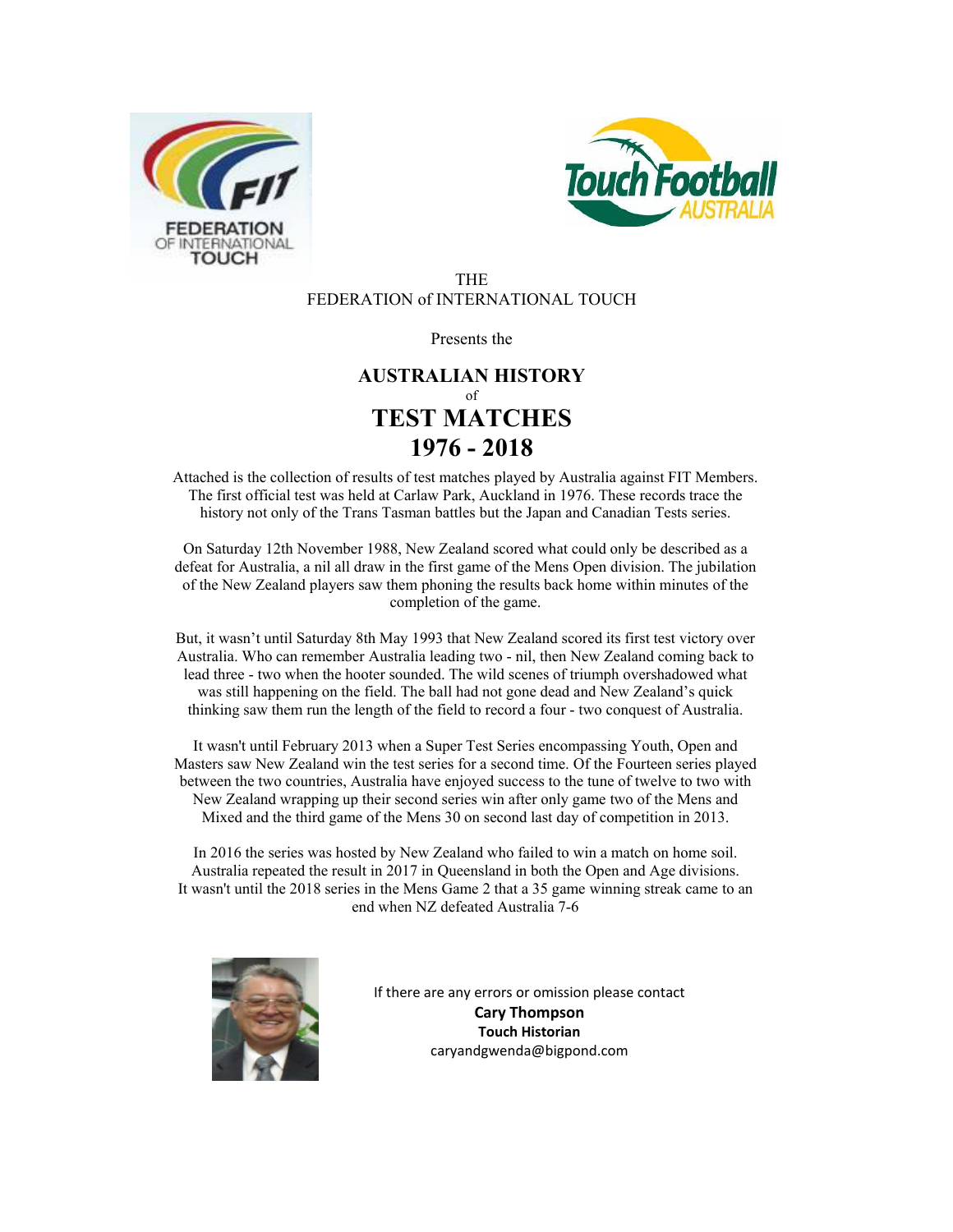### **HEAD TO HEAD 1976 - 2018**

### **AUSTRALIA**

| <b>MENS</b>          | P  | W                     |   | D |     | А   | <b>NOMEN</b>         | P  | w                     |   | D |         | A   |
|----------------------|----|-----------------------|---|---|-----|-----|----------------------|----|-----------------------|---|---|---------|-----|
|                      |    |                       |   |   |     |     |                      |    |                       |   |   |         |     |
| <b>Canada</b>        | 4  | 4                     |   |   | 46  | 8   | Canada               | 4  | 4                     |   |   | 59      |     |
| <b>Great Britain</b> |    |                       |   |   |     |     | <b>Great Britain</b> | 0  |                       |   |   |         |     |
| <b>Japan</b>         | 4  | 4                     |   |   | 49  | 10  | Japan                | 2  | 2                     |   |   | 30      |     |
| <b>New Zealand</b>   | 42 | 32                    | 9 | 4 | 269 | 185 | <b>New Zealand</b>   | 40 | 37                    | 3 |   | 253     | 116 |
|                      |    |                       |   |   |     |     |                      |    |                       |   |   |         |     |
|                      | 50 | 40                    | 9 |   | 364 | 203 |                      | 46 | 43                    | 3 | 0 | 342 121 |     |
| <b>Biggest Win:</b>  |    | 16-3; Canada 1987     |   |   |     |     | <b>Biggest Win:</b>  |    | 21-1; Canada 1987     |   |   |         |     |
| Worst Loss:          |    | 3-6; New Zealand 2010 |   |   |     |     | <b>Worst Loss:</b>   |    | 4-6; New Zealand 2014 |   |   |         |     |

| P               | W                    |                  | D | F                  | A   | VOMFN                 | Р  | W                 |   | F   | А   |
|-----------------|----------------------|------------------|---|--------------------|-----|-----------------------|----|-------------------|---|-----|-----|
|                 |                      |                  |   |                    |     |                       |    |                   |   |     |     |
| $\overline{4}$  | 4                    |                  |   | 46                 | 8   | <b>Canada</b>         | 4  | 4                 |   | 59  |     |
| $\Omega$        |                      |                  |   |                    |     | <b>Great Britain</b>  | 0  |                   |   |     |     |
| $\overline{4}$  | 4                    |                  |   | 49                 | 10  | <b>Japan</b>          | 2  | 2                 |   | 30  |     |
| 42              | 32                   | 9                |   | 269                | 185 | <b>New Zealand</b>    | 40 | 37                | 3 | 253 | 116 |
|                 |                      |                  |   |                    |     |                       |    |                   |   |     |     |
| $\overline{50}$ | 40                   | 9                |   | 364                | 203 |                       | 46 | 43                | 3 | 342 | 121 |
|                 |                      | 6-3; Canada 1987 |   |                    |     | <b>Biggest Win:</b>   |    | 21-1; Canada 1987 |   |     |     |
|                 | -6; New Zealand 2010 |                  |   | <b>Worst Loss:</b> |     | 4-6; New Zealand 2014 |    |                   |   |     |     |

| <b>MIXED</b>         | P  | w  |                        | D | F                            | A   | <b>MENS 30's</b>     | Ð  | W                      |   | D |    | A  |
|----------------------|----|----|------------------------|---|------------------------------|-----|----------------------|----|------------------------|---|---|----|----|
|                      |    |    |                        |   |                              |     |                      |    |                        |   |   |    |    |
| <b>Canada</b>        |    | 4  |                        |   | 57                           | 1   | <b>Canada</b>        |    |                        |   |   |    |    |
| <b>Great Britain</b> | っ  | 2  |                        |   | 32                           | 0   | <b>Great Britain</b> | 0  |                        |   |   |    |    |
| <b>Japan</b>         | 3  | 3  |                        |   | 52                           | 1   | Japan                | 0  |                        |   |   |    |    |
| <b>New Zealand</b>   | 41 | 26 | 15                     |   | 295                          | 246 | <b>New Zealand</b>   | 11 | 9                      | 2 |   | 93 | 53 |
|                      |    |    |                        |   |                              |     |                      |    |                        |   |   |    |    |
|                      | 50 | 35 | 15                     | 0 | 436                          | 248 |                      | 11 | 9                      | 2 |   | 93 | 53 |
| <b>Biggest Win:</b>  |    |    |                        |   | 18-0; Canada '87 / Japan '95 |     | <b>Biggest Win:</b>  |    | 17-3; New Zealand 2017 |   |   |    |    |
| Worst Loss:          |    |    | 6-12; New Zealand 2013 |   |                              |     | Worst Loss:          |    | 6-10; New Zealand 2013 |   |   |    |    |

| P              | W  |                       | D | F                           | А   | <b>MENS 30's</b>     | Р  | w                      |   | F  |    |
|----------------|----|-----------------------|---|-----------------------------|-----|----------------------|----|------------------------|---|----|----|
|                |    |                       |   |                             |     |                      |    |                        |   |    |    |
| $\overline{4}$ |    |                       |   | 57                          |     | <b>Canada</b>        | 0  |                        |   |    |    |
| 2              | 2  |                       |   | 32                          | 0   | <b>Great Britain</b> | 0  |                        |   |    |    |
| 3              | 3  |                       |   | 52                          |     | Japan                | 0  |                        |   |    |    |
| 41             | 26 | 15                    |   | 295                         | 246 | <b>New Zealand</b>   | 11 | 9                      | 2 | 93 | 53 |
|                |    |                       |   |                             |     |                      |    |                        |   |    |    |
| 50             | 35 | 15                    | 0 | 4361                        | 248 |                      | 11 | 9                      | 2 | 93 | 53 |
|                |    |                       |   | 8-0; Canada '87 / Japan '95 |     | <b>Biggest Win:</b>  |    | 17-3; New Zealand 2017 |   |    |    |
|                |    | -12: New Zealand 2013 |   |                             |     | <b>Worst Loss:</b>   |    | 6-10: New Zealand 2013 |   |    |    |

| <b>WOMENS 27/30's*</b> |    | w                     |                        | D |    | A                  | <b>Mixed Snr</b>      | P | W               |   | D |    | A  |
|------------------------|----|-----------------------|------------------------|---|----|--------------------|-----------------------|---|-----------------|---|---|----|----|
|                        |    |                       |                        |   |    |                    |                       |   |                 |   |   |    |    |
| <b>Canada</b>          |    |                       |                        |   |    |                    | <b>Canada</b>         | 0 |                 |   |   |    |    |
| <b>Great Britain</b>   |    |                       |                        |   |    |                    | <b>Great Britain</b>  | 0 |                 |   |   |    |    |
| <b>Japan</b>           | 0  |                       |                        |   |    |                    | Japan                 | 0 |                 |   |   |    |    |
| <b>New Zealand</b>     | 10 |                       | 3                      |   | 49 | 25                 | <b>New Zealand</b>    | 3 |                 | 3 |   | 13 | 19 |
|                        |    |                       |                        |   |    |                    |                       |   |                 |   |   |    |    |
|                        | 10 |                       | 3                      | 0 | 49 | 25                 |                       | 3 | o               | 3 | O | 13 | 19 |
| <b>Biggest Win:</b>    |    |                       | 10-3; New Zealand 2017 |   |    |                    | <b>Biggest Win:</b>   |   | No win recorded |   |   |    |    |
| Worst Loss:            |    | 4-6; New Zealand 2013 |                        |   |    | <b>Worst Loss:</b> | 2-6; New Zealand 2013 |   |                 |   |   |    |    |
|                        |    |                       |                        |   |    |                    |                       |   |                 |   |   |    |    |

|                                        | W |                       | D | c  | Α  | <b>Mixed Snr</b>                                                     | Р      | W                     |   | D | c  | А  |
|----------------------------------------|---|-----------------------|---|----|----|----------------------------------------------------------------------|--------|-----------------------|---|---|----|----|
| $\Omega$<br>$\Omega$<br>$\Omega$<br>10 |   | 3                     |   | 49 | 25 | <b>Canada</b><br><b>Great Britain</b><br>Japan<br><b>New Zealand</b> | 0<br>3 |                       | 3 |   | 13 | 19 |
| 10                                     |   | 3                     |   | 49 | 25 |                                                                      | 3      |                       | 3 | 0 | 13 | 19 |
|                                        |   | 0-3; New Zealand 2017 |   |    |    | <b>Biggest Win:</b>                                                  |        | No win recorded       |   |   |    |    |
|                                        |   | -6; New Zealand 2013  |   |    |    | Worst Loss:                                                          |        | 2-6; New Zealand 2013 |   |   |    |    |

*\*Wom 27 are not recognised as an official FIT Division*

| <b>MENS 35's</b>     | Р | W                    |                        | D | F  | A  |  | <b>MENS 40's</b>     | Ð | W                          |   | D |    | A  |
|----------------------|---|----------------------|------------------------|---|----|----|--|----------------------|---|----------------------------|---|---|----|----|
|                      |   |                      |                        |   |    |    |  |                      |   |                            |   |   |    |    |
| <b>Canada</b>        |   | 4                    |                        |   | 39 | 9  |  | Canada               |   |                            |   |   |    |    |
| <b>Great Britain</b> |   |                      |                        |   |    |    |  | <b>Great Britain</b> | 0 |                            |   |   |    |    |
| Japan                | 0 |                      |                        |   |    |    |  | Japan                | 0 |                            |   |   |    |    |
| <b>New Zealand</b>   |   |                      |                        |   | 40 | 3  |  | <b>New Zealand</b>   | 9 |                            | 2 |   | 68 | 45 |
|                      |   |                      |                        |   |    |    |  |                      |   |                            |   |   |    |    |
|                      |   |                      |                        | 0 | 79 | 12 |  |                      | 9 |                            | っ | O | 68 | 45 |
| <b>Biggest Win:</b>  |   |                      | 12-0; New Zealand 1991 |   |    |    |  | <b>Biggest Win:</b>  |   | 10-5; New Zealand 2017     |   |   |    |    |
| Worst Loss:          |   | No loss yet recorded |                        |   |    |    |  | <b>Worst Loss:</b>   |   | 5-6; New Zealand 2010/2013 |   |   |    |    |

| P              | W |                       | D |    | А  | <b>MENS 40's</b>    | Р | W                          |   | D |    | А  |
|----------------|---|-----------------------|---|----|----|---------------------|---|----------------------------|---|---|----|----|
|                |   |                       |   |    |    |                     |   |                            |   |   |    |    |
| $\overline{4}$ |   |                       |   | 39 | 9  | <b>Canada</b>       | 0 |                            |   |   |    |    |
| $\Omega$       |   |                       |   |    |    | Great Britain       | 0 |                            |   |   |    |    |
| $\Omega$       |   |                       |   |    |    | Japan               | 0 |                            |   |   |    |    |
|                |   |                       |   | 40 | 3  | <b>New Zealand</b>  | 9 |                            | 2 |   | 68 | 45 |
|                |   |                       |   |    |    |                     |   |                            |   |   |    |    |
| 11             |   | Ω                     | ŋ | 79 | 12 |                     | 9 |                            | 2 |   | 68 | 45 |
|                |   | 2-0; New Zealand 1991 |   |    |    | <b>Biggest Win:</b> |   | 10-5; New Zealand 2017     |   |   |    |    |
|                |   | lo loss yet recorded  |   |    |    | <b>Worst Loss:</b>  |   | 5-6; New Zealand 2010/2013 |   |   |    |    |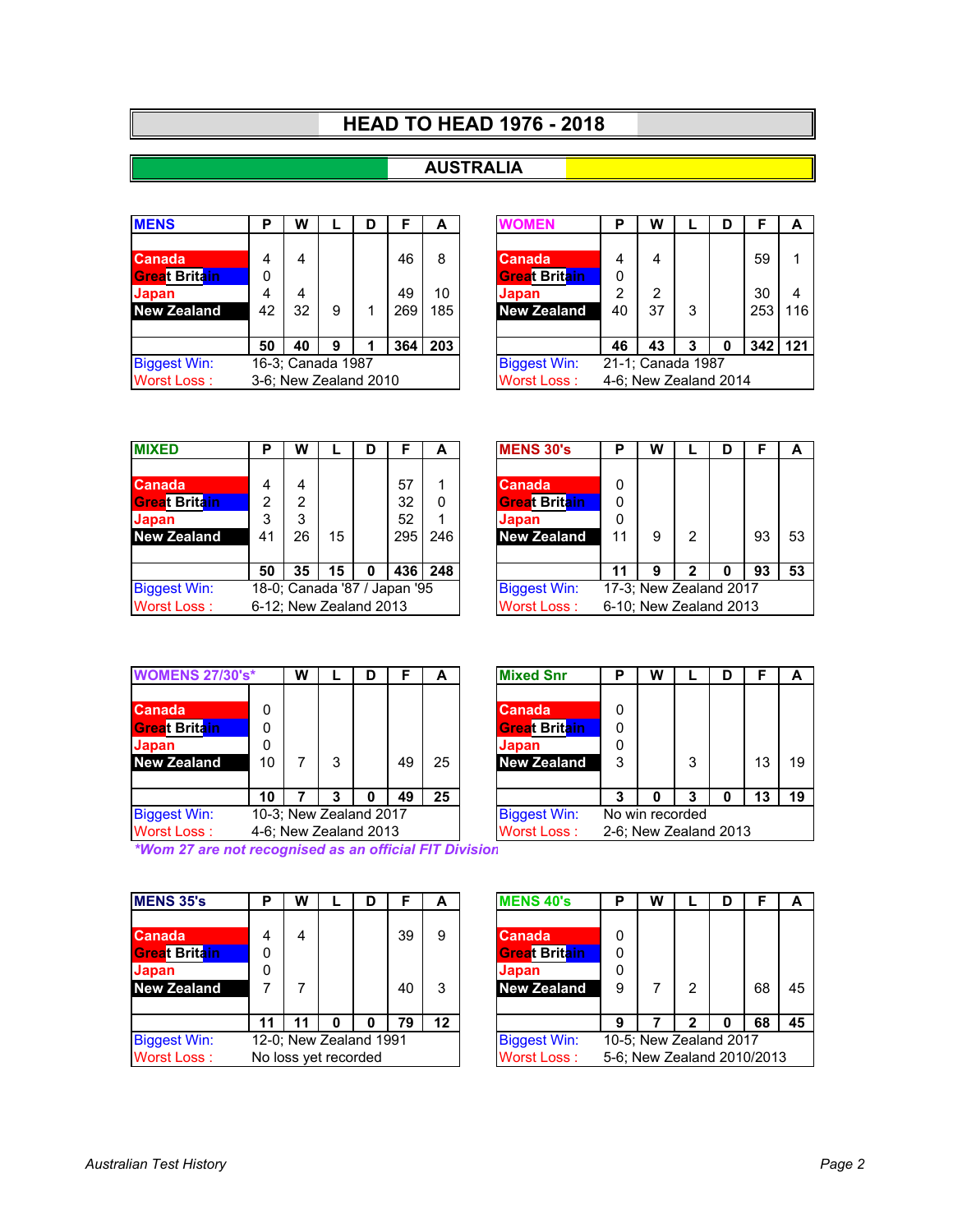### **Australia Test Match Summary 1976 - 2018**

| <b>MENS 45's</b>     | D | W                    |                        | D |    | A  |  | <b>MENS 50's</b>     | P | W                      |   | D |    | A  |
|----------------------|---|----------------------|------------------------|---|----|----|--|----------------------|---|------------------------|---|---|----|----|
|                      |   |                      |                        |   |    |    |  |                      |   |                        |   |   |    |    |
| Canada               |   |                      |                        |   |    |    |  | Canada               | 0 |                        |   |   |    |    |
| <b>Great Britain</b> | 0 |                      |                        |   |    |    |  | <b>Great Britain</b> | 0 |                        |   |   |    |    |
| Japan                | 0 |                      |                        |   |    |    |  | Japan                | 0 |                        |   |   |    |    |
| <b>New Zealand</b>   |   | 3                    |                        |   | 30 | 10 |  | <b>New Zealand</b>   | 9 | 9                      |   |   | 67 | 29 |
|                      |   |                      |                        |   |    |    |  |                      |   |                        |   |   |    |    |
|                      |   | っ                    |                        |   | 30 | 10 |  |                      | 9 | 9                      | 0 |   | 67 | 29 |
| <b>Biggest Win:</b>  |   |                      | 12-0; New Zealand 1991 |   |    |    |  | <b>Biggest Win:</b>  |   | 12-0; New Zealand 1991 |   |   |    |    |
| Worst Loss:          |   | No loss vet recorded |                        |   |    |    |  | <b>Worst Loss:</b>   |   | No loss yet recorded   |   |   |    |    |

| D | w |                       | D |    | А  | <b>MENS 50's</b>    | Р | W                      |   |    |    |
|---|---|-----------------------|---|----|----|---------------------|---|------------------------|---|----|----|
|   |   |                       |   |    |    |                     |   |                        |   |    |    |
| 0 |   |                       |   |    |    | <b>Canada</b>       |   |                        |   |    |    |
| 0 |   |                       |   |    |    | Great Britain       |   |                        |   |    |    |
| 0 |   |                       |   |    |    | Japan               | 0 |                        |   |    |    |
| 3 | 3 |                       |   | 30 | 10 | <b>New Zealand</b>  | 9 | 9                      |   | 67 | 29 |
|   |   |                       |   |    |    |                     |   |                        |   |    |    |
| 3 | 3 |                       | 0 | 30 | 10 |                     | 9 | g                      | 0 | 67 | 29 |
|   |   | 2-0; New Zealand 1991 |   |    |    | <b>Biggest Win:</b> |   | 12-0; New Zealand 1991 |   |    |    |
|   |   | o loss yet recorded   |   |    |    | Worst Loss:         |   | No loss yet recorded   |   |    |    |
|   |   |                       |   |    |    |                     |   |                        |   |    |    |

#### *SUMMARY*

#### *Overall Performance - Australia*

| <b>Divisions</b>   | Р   | W   |                | D | F    | A   |                                                  |
|--------------------|-----|-----|----------------|---|------|-----|--------------------------------------------------|
|                    |     |     |                |   |      |     |                                                  |
| <b>Men</b>         | 50  | 40  | 9              |   | 364  | 203 | <b>Biggest Winning Margin</b>                    |
| <b>Women</b>       | 46  | 43  | 3              | 0 | 342  | 121 |                                                  |
| <b>Mixed</b>       | 50  | 35  | 15             | 0 | 436  | 248 | 121-1 v Canada 1987<br><b>Womens</b>             |
| <b>Men 30</b>      | 11  | 9   | 2              | 0 | 93   | 53  |                                                  |
| <b>Women 27/30</b> | 10  |     | 3              | 0 | 49   | 25  |                                                  |
| <b>Mixed Snr</b>   | 3   | 0   | 3              | O | 13   | 19  |                                                  |
| <b>Men 35</b>      | 11  | 11  | 0              | 0 | 79   | 12  | <b>Worst Loss</b>                                |
| Men <sub>40</sub>  | 9   |     | $\overline{2}$ | 0 | 68   | 45  |                                                  |
| <b>Men 45</b>      | 3   | 3   | 0              | 0 | 30   | 10  | <b>Mixed</b><br><b>I</b> 6-12 v New Zealand 2013 |
| <b>Men 50</b>      | 9   | 9   | 0              | 0 | 67   | 29  |                                                  |
|                    |     |     |                |   |      |     |                                                  |
|                    | 202 | 164 | 37             |   | 1541 | 765 |                                                  |

| <b>Biggest Winning Margin</b> |                           |  |  |  |  |  |  |  |  |
|-------------------------------|---------------------------|--|--|--|--|--|--|--|--|
|                               | Womens 21-1 v Canada 1987 |  |  |  |  |  |  |  |  |

| <b>Worst Loss</b> |                         |  |  |  |  |
|-------------------|-------------------------|--|--|--|--|
| <b>Mixed</b>      | 6-12 v New Zealand 2013 |  |  |  |  |

#### *Overall Performance - Opponents*

| Teams                | P              | W   |    | D | F    | А   |
|----------------------|----------------|-----|----|---|------|-----|
|                      |                |     |    |   |      |     |
| <b>Canada</b>        | 16             | 16  | 0  | 0 | 201  | 19  |
| <b>Great Britain</b> | $\overline{2}$ | 2   |    |   | 32   | 0   |
| <b>Japan</b>         | 9              | 9   | 0  | 0 | 131  | 15  |
| <b>New Zealand</b>   | 175            | 137 | 37 | 1 | 1177 | 731 |
|                      |                |     |    |   |      |     |
|                      | 202            | 164 | 37 |   | 1541 | 765 |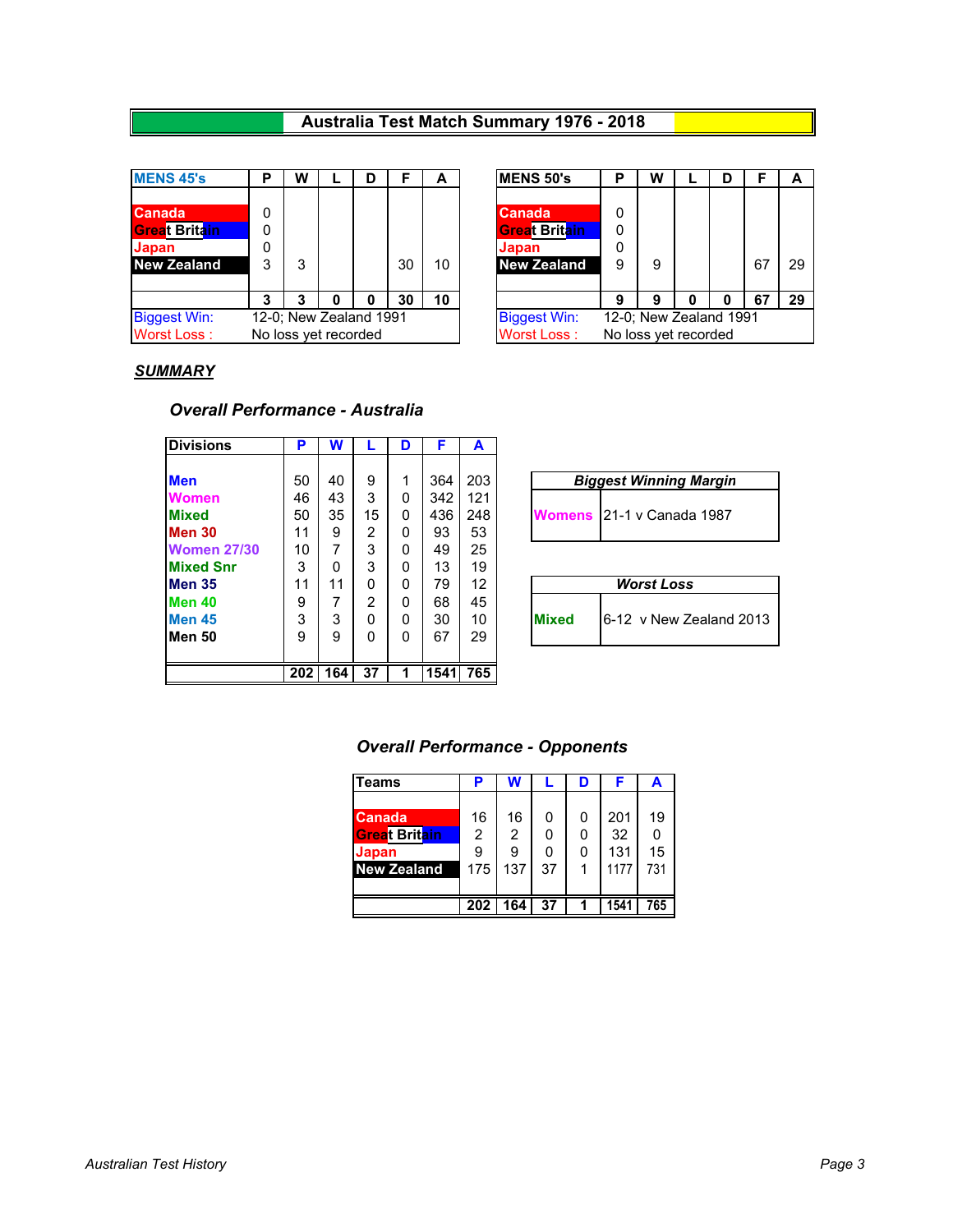

|                | <b>First Series</b> |  |               |          |          |              |  |
|----------------|---------------------|--|---------------|----------|----------|--------------|--|
| <b>Masters</b> | Australia           |  | 3 New Zealand | $\Omega$ | 2-Apr-76 | Auckland, NZ |  |
| <b>Masters</b> | Australia           |  | 4 New Zealand | 1.       | 3-Apr-76 | Auckland, NZ |  |
| <b>Masters</b> | Australia           |  | 6 New Zealand | $\Omega$ | 4-Apr-76 | Auckland, NZ |  |

#### *Second Series*

| <b>Men</b>     | Australia | 4 New Zealand |  | 23-Mar-85  Melbourne. Vic |
|----------------|-----------|---------------|--|---------------------------|
| <b>Seniors</b> | Australia | 3 New Zealand |  | 24-Mar-85  Melbourne. Vic |
|                |           |               |  |                           |

#### *Third Series*

| <b>Masters</b> | Australia | 8 New Zealand  | 0        | 14-Dec-86 | Auckland. NZ |
|----------------|-----------|----------------|----------|-----------|--------------|
| <b>Men</b>     | Australia | 6 New Zealand  | $\Omega$ | 14-Dec-86 | Auckland. NZ |
| <b>Mixed</b>   | Australia | New Zealand    | 2        | 14-Dec-86 | Auckland. NZ |
| <b>Women</b>   | Australia | 11 New Zealand | 0        | 14-Dec-86 | Auckland, NZ |
|                |           |                |          |           |              |

# *Fourth Series*

| <b>Men</b>     | Australia | 12 | Canada | 2              | 1-Oct-87 | Ontario, Canada |
|----------------|-----------|----|--------|----------------|----------|-----------------|
| <b>Women</b>   | Australia | 12 | Canada | 0              | 1-Oct-87 | Ontario, Canada |
| <b>Mixed</b>   | Australia | 17 | Canada | 0              | 1-Oct-87 | Ontario, Canada |
| <b>Masters</b> | Australia | 11 | Canada | $\overline{2}$ | 1-Oct-87 | Ontario, Canada |
| <b>Men</b>     | Australia | 13 | Canada | 2              | 3-Oct-87 | Ontario, Canada |
|                |           |    |        |                |          |                 |
| <b>Women</b>   | Australia | 17 | Canada | 0              | 3-Oct-87 | Ontario, Canada |
| <b>Mixed</b>   | Australia | 18 | Canada | 0              | 3-Oct-87 | Ontario, Canada |
| <b>Masters</b> | Australia | 9  | Canada | 2              | 3-Oct-87 | Ontario, Canada |
| <b>Men</b>     | Australia | 16 | Canada | 3              | 3-Oct-87 | Ontario, Canada |
| <b>Women</b>   | Australia | 21 | Canada | 1              | 3-Oct-87 | Ontario, Canada |
| <b>Mixed</b>   | Australia | 16 | Canada | 1              | 3-Oct-87 | Ontario, Canada |
| <b>Masters</b> | Australia | 12 | Canada | 3              | 3-Oct-87 | Ontario, Canada |
|                |           |    |        |                |          |                 |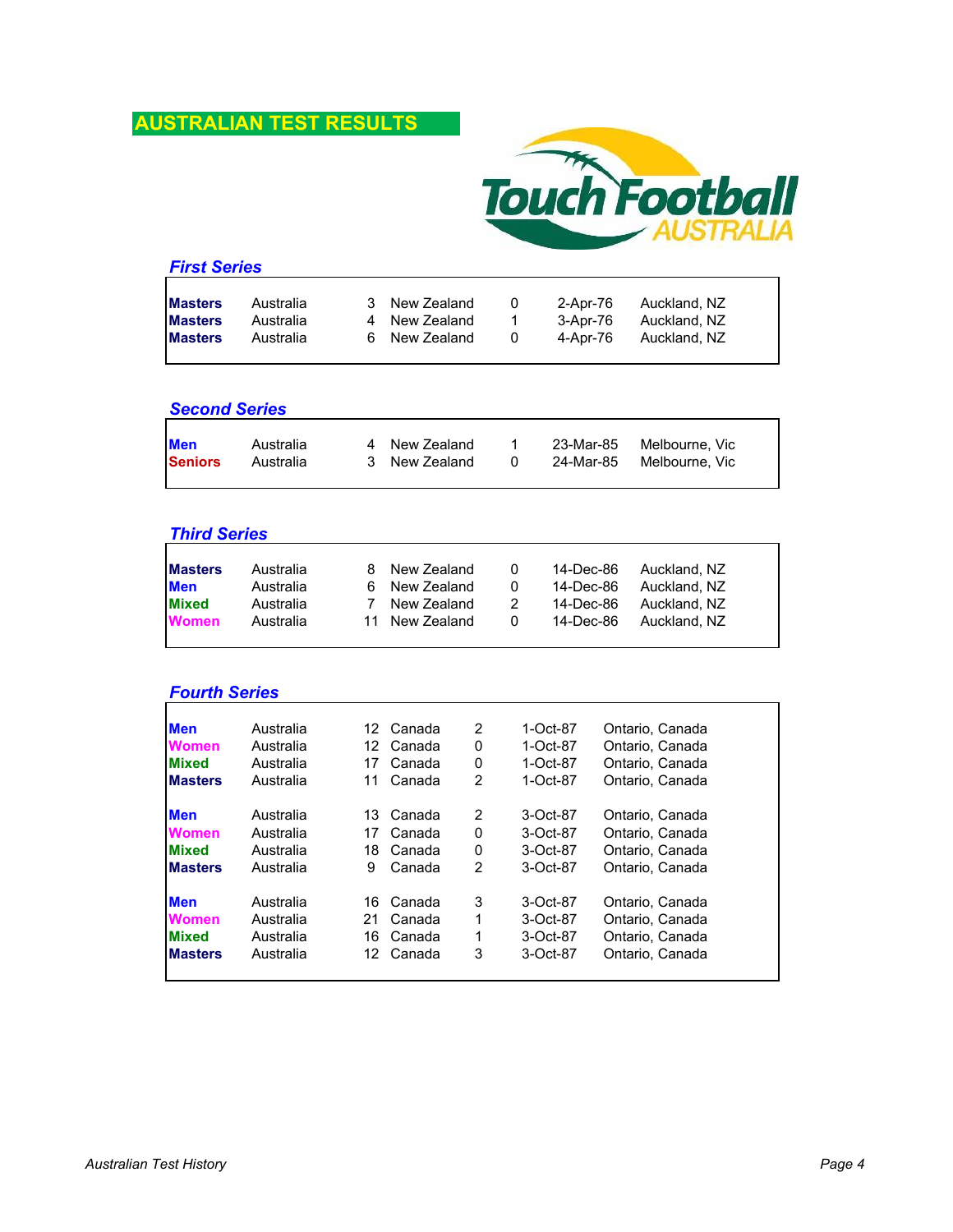### *Fifth Series*

| <b>Masters</b> | Australia |   | Canada      | 2        | 11-Nov-88 | Southport, QLD |
|----------------|-----------|---|-------------|----------|-----------|----------------|
| <b>Men</b>     | Australia | 5 | Canada      | 1        | 11-Nov-88 | Southport, QLD |
| <b>Mixed</b>   | Australia | 6 | Canada      | 0        | 11-Nov-88 | Southport, QLD |
| <b>Women</b>   | Australia | 9 | Canada      | 0        | 11-Nov-88 | Southport, QLD |
| <b>Masters</b> | Australia | 5 | New Zealand | 1        | 12-Nov-88 | Southport, QLD |
| Men            | Australia | 0 | New Zealand | 0        | 12-Nov-88 | Southport, QLD |
| Mixed          | Australia | 7 | New Zealand | $\Omega$ | 12-Nov-88 | Southport, QLD |
| Women          | Australia | 4 | New Zealand | 0        | 12-Nov-88 | Southport, QLD |
| <b>Masters</b> | Australia | 5 | New Zealand | 1        | 13-Nov-88 | Southport, QLD |
| <b>Men</b>     | Australia | 6 | New Zealand | 0        | 13-Nov-88 | Southport, QLD |
| <b>Mixed</b>   | Australia | 7 | New Zealand | 1        | 13-Nov-88 | Southport, QLD |
| <b>Women</b>   | Australia | 4 | New Zealand | 2        | 13-Nov-88 | Southport, QLD |
|                |           |   |             |          |           |                |

# *Sixth Series*

| <b>Masters</b>   | Australia | 12 New Zealand | 0 | 30-Nov-91 | Hamilton, NZ |
|------------------|-----------|----------------|---|-----------|--------------|
| <b>Men</b>       | Australia | New Zealand    | 0 | 30-Nov-91 | Hamilton, NZ |
| <b>Mixed</b>     | Australia | New Zealand    |   | 30-Nov-91 | Hamilton, NZ |
| <b>Seniors</b>   | Australia | New Zealand    | 0 | 30-Nov-91 | Hamilton, NZ |
| <b>Women Snr</b> | Australia | New Zealand    |   | 30-Nov-91 | Hamilton, NZ |
| <b>Women</b>     | Australia | New Zealand    | 2 | 30-Nov-91 | Hamilton, NZ |
|                  |           |                |   |           |              |

### *Seventh Series*

| <b>Men</b>   | Australia | 0 New Zealand |    | 8-Mav-93 | Tempe, NSW |
|--------------|-----------|---------------|----|----------|------------|
| <b>Mixed</b> | Australia | 2 New Zealand | -4 | 8-May-93 | Tempe, NSW |
| <b>Women</b> | Australia | 2 New Zealand |    | 8-Mav-93 | Tempe, NSW |
|              |           |               |    |          |            |

| Australia |                      | <b>Great Britain</b> | 0                | 3-Nov-95 |              |              |
|-----------|----------------------|----------------------|------------------|----------|--------------|--------------|
| Australia |                      |                      | 0                | 4-Nov-95 | Tokyo, Japan |              |
| Australia | 17                   | Japan                | 0                | 3-Nov-95 | Tokyo, Japan |              |
| Australia | 17                   | Japan                |                  | 4-Nov-95 | Tokyo, Japan |              |
| Australia | 18                   | Japan                | 0                | 4-Nov-95 | Tokyo, Japan |              |
|           | <b>Eighth Series</b> |                      | 15 Great Britain |          |              | Tokyo, Japan |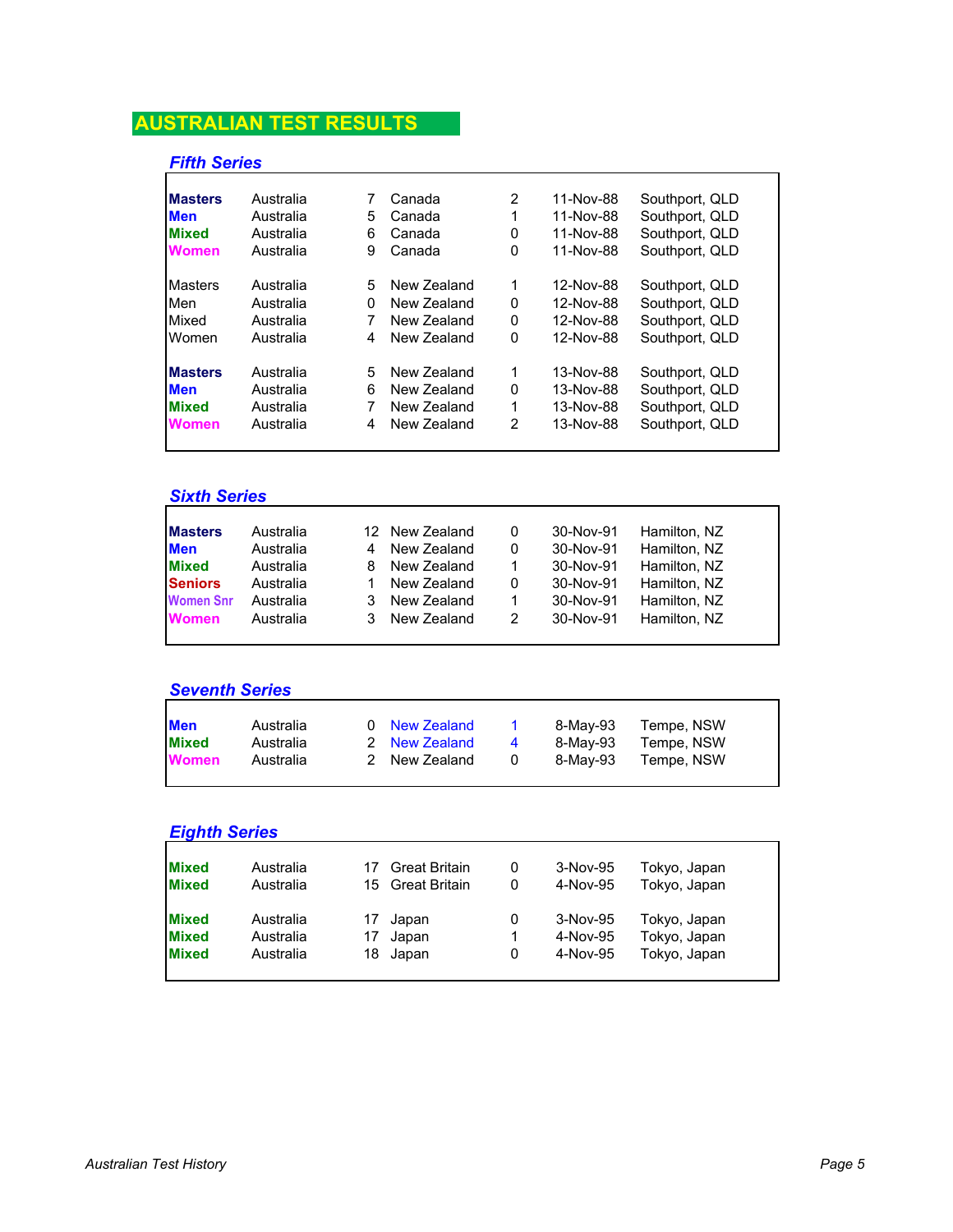# *Ninth Series*

| Australia | 3 | New Zealand        | 0              | 21-Jun-97 | Brisbane, Australia |
|-----------|---|--------------------|----------------|-----------|---------------------|
| Australia | 5 | New Zealand        | 2              | 21-Jun-97 | Brisbane, Australia |
| Australia | 3 | New Zealand        | 2              | 21-Jun-97 | Brisbane, Australia |
| Australia | 3 | New Zealand        | 2              | 21-Jun-97 | Brisbane, Australia |
| Australia | 4 | New Zealand        | 5              | 21-Jun-97 | Brisbane, Australia |
| Australia | 3 | New Zealand        | 2              | 21-Jun-97 | Brisbane, Australia |
| Australia |   | New Zealand        | 1              | 21-Jun-97 | Brisbane, Australia |
| Australia | 5 | New Zealand        | $\overline{7}$ | 21-Jun-97 | Brisbane, Australia |
| Australia | 2 | <b>New Zealand</b> | 3              | 21-Jun-97 | Brisbane, Australia |
|           |   |                    |                |           |                     |

#### *Tenth Series*

| Australia | 2 | New Zealand | 7 | 3-Apr-98 | Auckland, NZ |
|-----------|---|-------------|---|----------|--------------|
| Australia |   | New Zealand | 3 | 3-Apr-98 | Auckland, NZ |
| Australia | 6 | New Zealand | 8 | 3-Apr-98 | Auckland, NZ |
| Australia |   | New Zealand | 6 | 4-Apr-98 | Auckland, NZ |
| Australia | 8 | New Zealand | 7 | 4-Apr-98 | Auckland, NZ |
| Australia | 6 | New Zealand | 2 | 4-Apr-98 | Auckland, NZ |
| Australia | 4 | New Zealand | 2 | 4-Apr-98 | Auckland, NZ |
| Australia | 5 | New Zealand | 2 | 4-Apr-98 | Auckland, NZ |
| Australia | 6 | New Zealand | 5 | 4-Apr-98 | Auckland, NZ |
|           |   |             |   |          |              |

#### *Eleventh Series*

| <b>Men</b>   | Australia | 8 | New Zealand | 6  | 8-Nov-01   | Hamilton, NZ |
|--------------|-----------|---|-------------|----|------------|--------------|
| <b>Women</b> | Australia | 4 | New Zealand | 3  | 8-Nov-01   | Hamilton, NZ |
| <b>Mixed</b> | Australia | 9 | New Zealand | 10 | 8-Nov-01   | Hamilton, NZ |
| <b>Mixed</b> | Australia | 6 | New Zealand |    | 9-Nov-01   | Hamilton, NZ |
| <b>Men</b>   | Australia | 4 | New Zealand | 3  | 9-Nov-01   | Hamilton, NZ |
| <b>Women</b> | Australia | 4 | New Zealand | 5  | $9-Nov-01$ | Hamilton, NZ |
| <b>Mixed</b> | Australia | 6 | New Zealand | 8  | 10-Nov-01  | Hamilton, NZ |
| <b>Men</b>   | Australia | 5 | New Zealand | 6  | 10-Nov-01  | Hamilton, NZ |
| <b>Women</b> | Australia | 3 | New Zealand | 2  | 10-Nov-01  | Hamilton, NZ |
|              |           |   |             |    |            |              |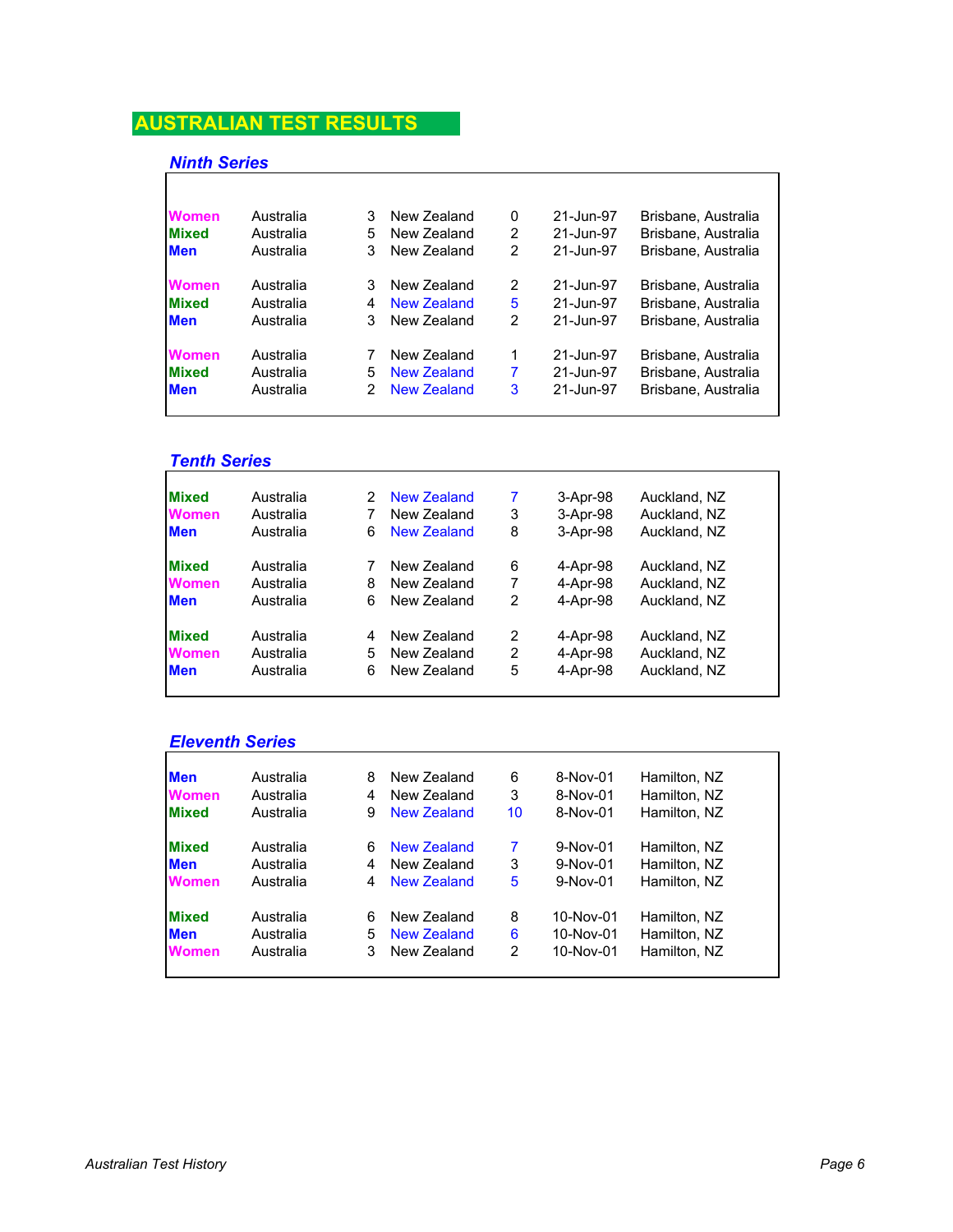# *Twelfth Series*

| <b>Mixed</b>                               | Australia                           | 4       | <b>New Zealand</b>                        | 5           | 19-Sep-02                           | Coffs Harbour, Aust.                                                 |
|--------------------------------------------|-------------------------------------|---------|-------------------------------------------|-------------|-------------------------------------|----------------------------------------------------------------------|
| <b>Women</b>                               | Australia                           | 6       | New Zealand                               | 0           | 19-Sep-02                           | Coffs Harbour, Aust.                                                 |
| <b>Men</b>                                 | Australia                           | 6       | New Zealand                               | 3           | 19-Sep-02                           | Coffs Harbour. Aust.                                                 |
| <b>Men</b>                                 | Australia                           | 6       | New Zealand                               | 3           | 20-Sep-02                           | Coffs Harbour, Aust.                                                 |
| <b>Mixed</b>                               | Australia                           | 6       | New Zealand                               | 7           | 20-Sep-02                           | Coffs Harbour, Aust.                                                 |
| <b>Women</b>                               | Australia                           | 9       | New Zealand                               | 1           | 20-Sep-02                           | Coffs Harbour, Aust.                                                 |
| <b>Women</b><br><b>Men</b><br><b>Mixed</b> | Australia<br>Australia<br>Australia | 11<br>4 | New Zealand<br>New Zealand<br>New Zealand | 0<br>2<br>6 | 21-Sep-02<br>21-Sep-02<br>21-Sep-02 | Coffs Harbour, Aust.<br>Coffs Harbour, Aust.<br>Coffs Harbour. Aust. |

# *Thirteenth Series*

| <b>Mixed</b> | Australia | 9  | New Zealand | 5  | 24-Apr-09 | Wollongong, Aust |
|--------------|-----------|----|-------------|----|-----------|------------------|
| <b>Women</b> | Australia | 9  | New Zealand | 2  | 24-Apr-09 | Wollongong, Aust |
| Men          | Australia | 14 | New Zealand | 10 | 24-Apr-09 | Wollongong, Aust |
| <b>Mixed</b> | Australia | 9  | New Zealand |    | 25-Apr-09 | Wollongong, Aust |
| <b>Women</b> | Australia | 5  | New Zealand | 2  | 25-Apr-09 | Wollongong, Aust |
| <b>Men</b>   | Australia | 8  | New Zealand | 9  | 25-Apr-09 | Wollongong, Aust |
| <b>Mixed</b> | Australia | 11 | New Zealand | 10 | 25-Apr-09 | Wollongong, Aust |
| <b>Women</b> | Australia | 8  | New Zealand | 6  | 26-Apr-09 | Wollongong, Aust |
| <b>Men</b>   | Australia | 5  | New Zealand | 3  | 26-Apr-09 | Wollongong, Aust |
|              |           |    |             |    |           |                  |

# *Fourteenth Series*

| <b>Mixed</b> | Australia | 8  | New Zealand | 6 | 22-Jan-10 | Waitakere City, NZ |
|--------------|-----------|----|-------------|---|-----------|--------------------|
| <b>Women</b> | Australia | 4  | New Zealand | 1 | 22-Jan-10 | Waitakere City, NZ |
| <b>Men</b>   | Australia | 3  | New Zealand | 6 | 22-Jan-10 | Waitakere City, NZ |
| <b>Mixed</b> | Australia | 7  | New Zealand | 8 | 23-Jan-10 | Waitakere City, NZ |
| <b>Women</b> | Australia | 10 | New Zealand | 5 | 23-Jan-10 | Waitakere City, NZ |
| <b>Men</b>   | Australia | 10 | New Zealand | 8 | 23-Jan-10 | Waitakere City, NZ |
| <b>Mixed</b> | Australia | 6  | New Zealand | 5 | 24-Jan-10 | Waitakere City, NZ |
| <b>Women</b> | Australia | 3  | New Zealand | 2 | 24-Jan-10 | Waitakere City, NZ |
| <b>Men</b>   | Australia | 7  | New Zealand | 6 | 24-Jan-10 | Waitakere City, NZ |
|              |           |    |             |   |           |                    |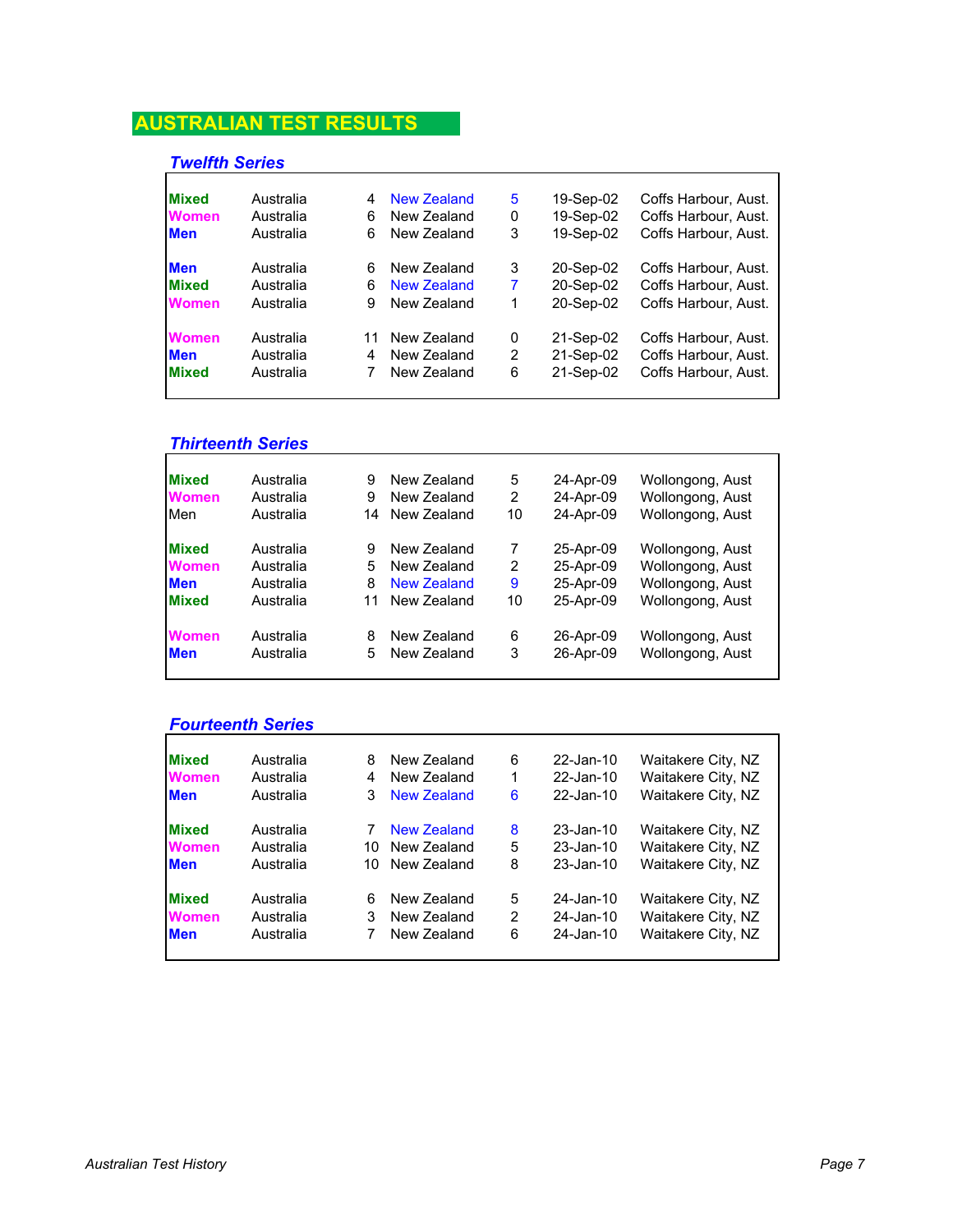## *Fifteenth Series*

| <b>Men 50</b>   | Australia | 6  | New Zealand | 2 | 11-Jun-10 | Townsville, Australia |
|-----------------|-----------|----|-------------|---|-----------|-----------------------|
| <b>Men 45</b>   | Australia | 10 | New Zealand | 3 | 11-Jun-10 | Townsville, Australia |
| <b>Men 40</b>   | Australia | 9  | New Zealand | 5 | 11-Jun-10 | Townsville, Australia |
| <b>Women 30</b> | Australia | 3  | New Zealand | 1 | 11-Jun-10 | Townsville, Australia |
| <b>Men 30</b>   | Australia | 6  | New Zealand | 4 | 11-Jun-10 | Townsville, Australia |
| <b>Men 50</b>   | Australia | 7  | New Zealand | 4 | 12-Jun-10 | Townsville, Australia |
| <b>Men 45</b>   | Australia | 9  | New Zealand | 2 | 12-Jun-10 | Townsville, Australia |
| <b>Men 40</b>   | Australia | 7  | New Zealand | 4 | 12-Jun-10 | Townsville, Australia |
| Women 30        | Australia | 7  | New Zealand | 2 | 12-Jun-10 | Townsville, Australia |
| Men 30          | Australia | 10 | New Zealand | 8 | 12-Jun-10 | Townsville, Australia |
| <b>Men 50</b>   | Australia | 8  | New Zealand | 3 | 13-Jun-10 | Townsville, Australia |
| <b>Men 45</b>   | Australia | 11 | New Zealand | 5 | 13-Jun-10 | Townsville, Australia |
| Women 30        | Australia | 5  | New Zealand | 0 | 13-Jun-10 | Townsville, Australia |
| <b>Men 40</b>   | Australia | 5  | New Zealand | 6 | 13-Jun-10 | Townsville, Australia |
| <b>Men 30</b>   | Australia | 15 | New Zealand | 4 | 13-Jun-10 | Townsville, Australia |
|                 |           |    |             |   |           |                       |

# *Sixteenth Series*

| <b>Mixed</b> | Australia | 8  | New Zealand | 4  | 26-Apr-12 | Mudgee, Australia |
|--------------|-----------|----|-------------|----|-----------|-------------------|
| <b>Women</b> | Australia | 2  | New Zealand | 3  | 26-Apr-12 | Mudgee, Australia |
| <b>Men</b>   | Australia | 5  | New Zealand | 4  | 26-Apr-12 | Mudgee, Australia |
| <b>Mixed</b> | Australia | 9  | New Zealand | 10 | 27-Apr-12 | Mudgee, Australia |
| <b>Women</b> | Australia | 4  | New Zealand | 2  | 27-Apr-12 | Mudgee, Australia |
| <b>Men</b>   | Australia | 8  | New Zealand | 5  | 27-Apr-12 | Mudgee, Australia |
| <b>Mixed</b> | Australia | 10 | New Zealand | 8  | 28-Apr-12 | Mudgee, Australia |
| <b>Women</b> | Australia |    | New Zealand | 2  | 28-Apr-12 | Mudgee, Australia |
| <b>Men</b>   | Australia | 11 | New Zealand | 3  | 28-Apr-12 | Mudgee, Australia |
|              |           |    |             |    |           |                   |

# *Seventeenth Series*

| Girls 18        | Australia | 5.  | New Zealand        | 4 | 05-Feb-13 | Auckland, NZ |
|-----------------|-----------|-----|--------------------|---|-----------|--------------|
| <b>Boys 18</b>  | Australia | 9   | New Zealand        | 7 | 05-Feb-13 | Auckland, NZ |
| <b>Women 20</b> | Australia | 8   | New Zealand        | 2 | 05-Feb-13 | Auckland, NZ |
| <b>Men 20</b>   | Australia | 10. | New Zealand        | 2 | 05-Feb-13 | Auckland, NZ |
| Girls 18        | Australia | 6*  | New Zealand        | 5 | 06-Feb-13 | Auckland, NZ |
| <b>Boys 18</b>  | Australia | 6   | <b>New Zealand</b> | 8 | 06-Feb-13 | Auckland, NZ |
| <b>Women 20</b> | Australia | 8   | New Zealand        | 4 | 06-Feb-13 | Auckland, NZ |
| <b>Men 20</b>   | Australia |     | 12 New Zealand     | 8 | 06-Feb-13 | Auckland, NZ |
|                 |           |     |                    |   |           |              |

Ē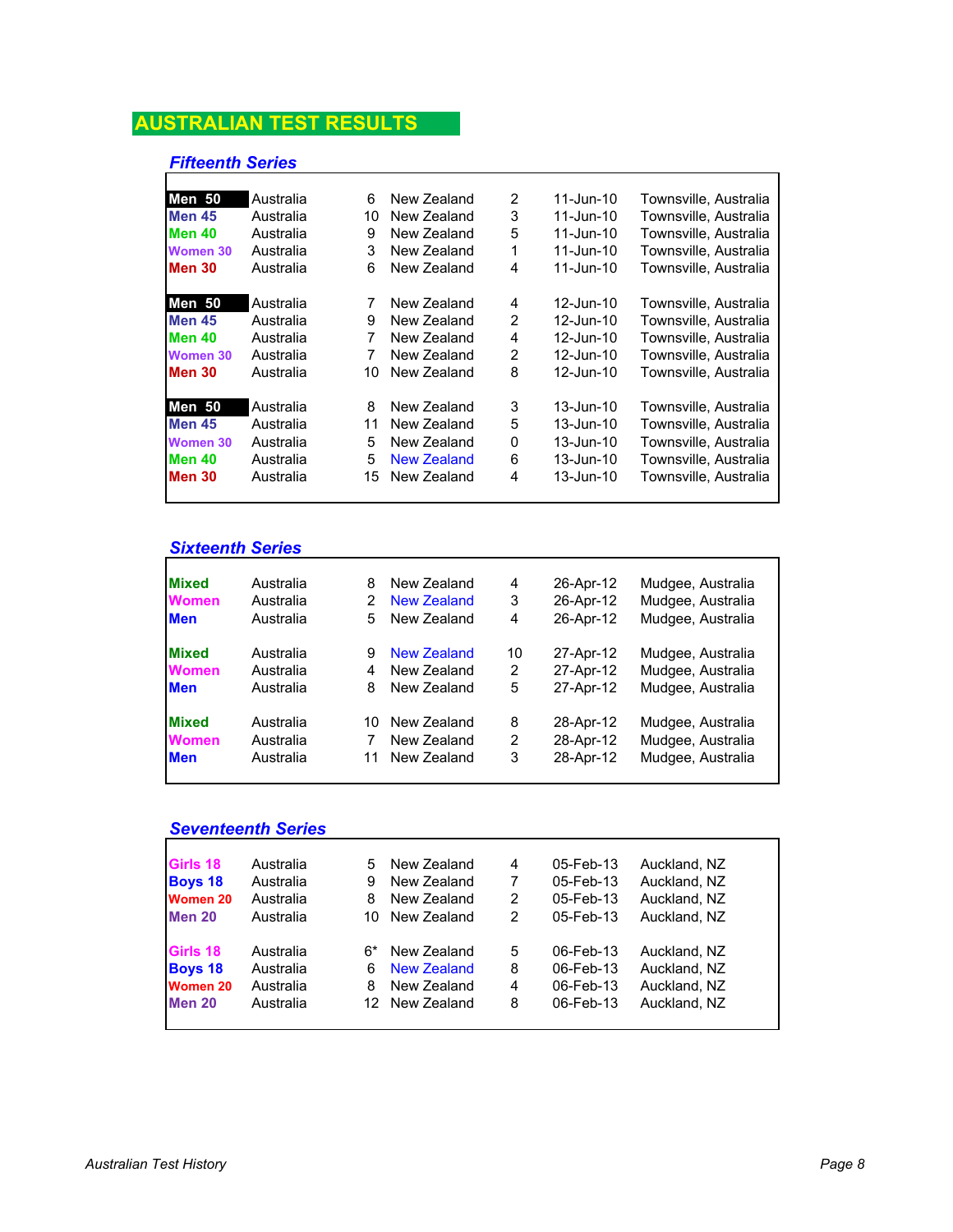# *Seventeenth Series (cont)*

| <b>Women 30</b> | Australia | 4              | <b>New Zealand</b> | 6              | 07-Feb-13 | Auckland, NZ |  |
|-----------------|-----------|----------------|--------------------|----------------|-----------|--------------|--|
| <b>Men 50</b>   | Australia | 9              | New Zealand        | 3              | 07-Feb-13 | Auckland, NZ |  |
| Girls 18        | Australia | $\overline{7}$ | New Zealand        | 3              | 07-Feb-13 | Auckland, NZ |  |
| <b>Mixed 30</b> | Australia | $\overline{2}$ | <b>New Zealand</b> | 6              | 07-Feb-13 | Auckland, NZ |  |
| <b>Men 40</b>   | Australia | 10             | New Zealand        | 8              | 07-Feb-13 | Auckland, NZ |  |
| <b>Men 20</b>   | Australia | 10             | New Zealand        | 6              | 07-Feb-13 | Auckland, NZ |  |
| <b>Men 30</b>   | Australia | 5              | <b>New Zealand</b> | $\overline{7}$ | 07-Feb-13 | Auckland, NZ |  |
| Women 20        | Australia | 4              | New Zealand        | $\overline{2}$ | 07-Feb-13 | Auckland, NZ |  |
| <b>Boys 18</b>  | Australia | 8              | New Zealand        | 6              | 07-Feb-13 | Auckland, NZ |  |
|                 |           |                |                    |                |           |              |  |
| <b>Men 50</b>   | Australia | 12             | New Zealand        | 3              | 08-Feb-13 | Auckland, NZ |  |
| <b>Women 30</b> | Australia | 3              | <b>New Zealand</b> | $4^*$          | 08-Feb-13 | Auckland, NZ |  |
| <b>Men 40</b>   | Australia | 6              | New Zealand        | 2              | 08-Feb-13 | Auckland, NZ |  |
| <b>Mixed 30</b> | Australia | 5              | <b>New Zealand</b> | 6              | 08-Feb-13 | Auckland, NZ |  |
| <b>Men 30</b>   | Australia | 11             | New Zealand        | 9              | 08-Feb-13 | Auckland, NZ |  |
| <b>Mixed</b>    | Australia | 8              | <b>New Zealand</b> | 10             | 08-Feb-13 | Auckland, NZ |  |
| <b>Women</b>    | Australia | 6              | New Zealand        | 3              | 08-Feb-13 | Auckland, NZ |  |
| <b>Men</b>      | Australia | 5              | <b>New Zealand</b> | $6*$           | 08-Feb-13 | Auckland, NZ |  |
| <b>Men 50</b>   | Australia | 7              | New Zealand        | 1              | 09-Feb-13 | Auckland, NZ |  |
| <b>Men 40</b>   | Australia | 5              | <b>New Zealand</b> | 6              | 09-Feb-13 | Auckland, NZ |  |
| <b>Mixed 30</b> | Australia | 6              | <b>New Zealand</b> | $\overline{7}$ | 09-Feb-13 | Auckland, NZ |  |
| <b>Women 30</b> | Australia | 4              | <b>New Zealand</b> | 5              | 09-Feb-13 | Auckland, NZ |  |
| <b>Men 30</b>   | Australia | 6              | <b>New Zealand</b> | 10             | 09-Feb-13 | Auckland, NZ |  |
| <b>Mixed</b>    | Australia | 6              | <b>New Zealand</b> | 12             | 09-Feb-13 | Auckland, NZ |  |
| Women           | Australia | 8              | New Zealand        | 4              | 09-Feb-13 | Auckland, NZ |  |
| <b>Men</b>      | Australia | 4              | <b>New Zealand</b> | 5              | 09-Feb-13 | Auckland, NZ |  |
| <b>Mixed</b>    | Australia | 7              | New Zealand        | 5              | 10-Feb-13 | Auckland, NZ |  |
| Women           | Australia | 6              | New Zealand        | 4              | 10-Feb-13 | Auckland, NZ |  |
| <b>Men</b>      | Australia | 9              | New Zealand        | 5              | 10-Feb-13 | Auckland, NZ |  |
|                 |           |                |                    |                |           |              |  |

# *Eighteenth Series*

| <b>Mixed</b> | Australia | 10 | New Zealand | 2 | 25-Apr-14 | Mudgee, Australia |
|--------------|-----------|----|-------------|---|-----------|-------------------|
| <b>Women</b> | Australia | 8  | New Zealand | 6 | 25-Apr-14 | Mudgee, Australia |
| <b>Men</b>   | Australia | 10 | New Zealand | 6 | 25-Apr-14 | Mudgee, Australia |
| <b>Mixed</b> | Australia | 9  | New Zealand | 6 | 26-Apr-14 | Mudgee, Australia |
| <b>Women</b> | Australia | 4  | New Zealand | 6 | 26-Apr-14 | Mudgee, Australia |
| <b>Men</b>   | Australia |    | New Zealand | 4 | 26-Apr-14 | Mudgee, Australia |
| <b>Mixed</b> | Australia | 5. | New Zealand | 6 | 27-Apr-14 | Mudgee, Australia |
| <b>Women</b> | Australia | 6  | New Zealand | 4 | 27-Apr-14 | Mudgee, Australia |
| <b>Men</b>   | Australia | 10 | New Zealand | 7 | 27-Apr-14 | Mudgee, Australia |
|              |           |    |             |   |           |                   |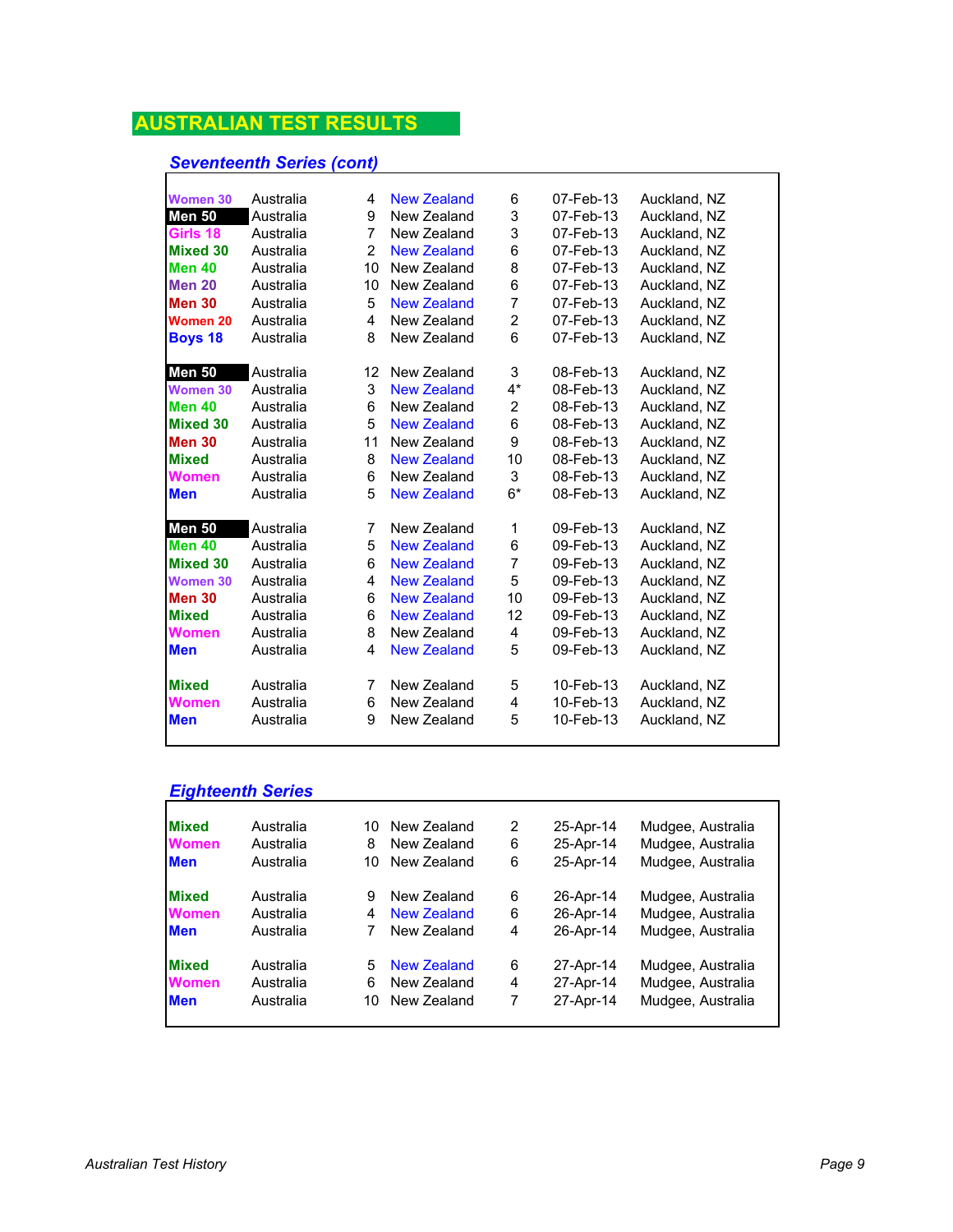#### *Nineteenth Series*

| <b>Women</b> | Australia | 17 Japan | 2 | 27-Apr-16 | Auckland, NZ |
|--------------|-----------|----------|---|-----------|--------------|
| <b>Men</b>   | Australia | 16 Japan | 2 | 27-Apr-16 | Auckland, NZ |
| <b>Women</b> | Australia | 10 Japan | 2 | 28-Apr-16 | Auckland, NZ |
| <b>Men</b>   | Australia | 11 Japan | 3 | 28-Apr-16 | Auckland, NZ |

#### *Twentyth Series*

| <b>Mixed</b> | Australia | 10 | New Zealand | 9 | 29-Apr-16  | Auckland, NZ |
|--------------|-----------|----|-------------|---|------------|--------------|
| <b>Women</b> | Australia |    | New Zealand | 6 | 29-Apr-16  | Auckland, NZ |
| <b>Men</b>   | Australia | 13 | New Zealand | 7 | 29-Apr-16  | Auckland, NZ |
| <b>Mixed</b> | Australia |    | New Zealand | 3 | 30-Apr-16  | Auckland, NZ |
| <b>Women</b> | Australia | 6  | New Zealand | 1 | 30-Apr-16  | Auckland, NZ |
| <b>Men</b>   | Australia | 10 | New Zealand | 6 | 30-Apr-16  | Auckland, NZ |
| <b>Mixed</b> | Australia | 8  | New Zealand | 7 | 1-May-16   | Auckland, NZ |
| <b>Women</b> | Australia | 6  | New Zealand | 5 | $1-Mav-16$ | Auckland, NZ |
| <b>Men</b>   | Australia | 9  | New Zealand | 5 | $1-Mav-16$ | Auckland, NZ |
|              |           |    |             |   |            |              |

# *Twenty First Series* **Men** Australia 7 Japan 3 Kawana Waters Qld 10-May-17 **Men** Australia 15 Japan 3 Kawana Waters Qld 11-May-17

#### *Twenty Second Series*

| <b>Mixed</b> | Australia | 9  | New Zealand | 6  | 12-May-17 | Kawana Waters Qld |
|--------------|-----------|----|-------------|----|-----------|-------------------|
| <b>Women</b> | Australia | 10 | New Zealand | 3  | 12-May-17 | Kawana Waters Qld |
| <b>Men</b>   | Australia | 9  | New Zealand | 4  | 12-May-17 | Kawana Waters Qld |
| <b>Mixed</b> | Australia | 14 | New Zealand | 7  | 13-May-17 | Kawana Waters Qld |
| <b>Women</b> | Australia | 9  | New Zealand | 6  | 13-May-17 | Kawana Waters Qld |
| <b>Men</b>   | Australia |    | New Zealand | 6  | 13-May-17 | Kawana Waters Qld |
| <b>Mixed</b> | Australia | 11 | New Zealand | 10 | 14-May-17 | Kawana Waters Qld |
| <b>Women</b> | Australia | 14 | New Zealand | 3  | 14-May-17 | Kawana Waters Qld |
| <b>Men</b>   | Australia |    | New Zealand | 6  | 14-May-17 | Kawana Waters Qld |
|              |           |    |             |    |           |                   |